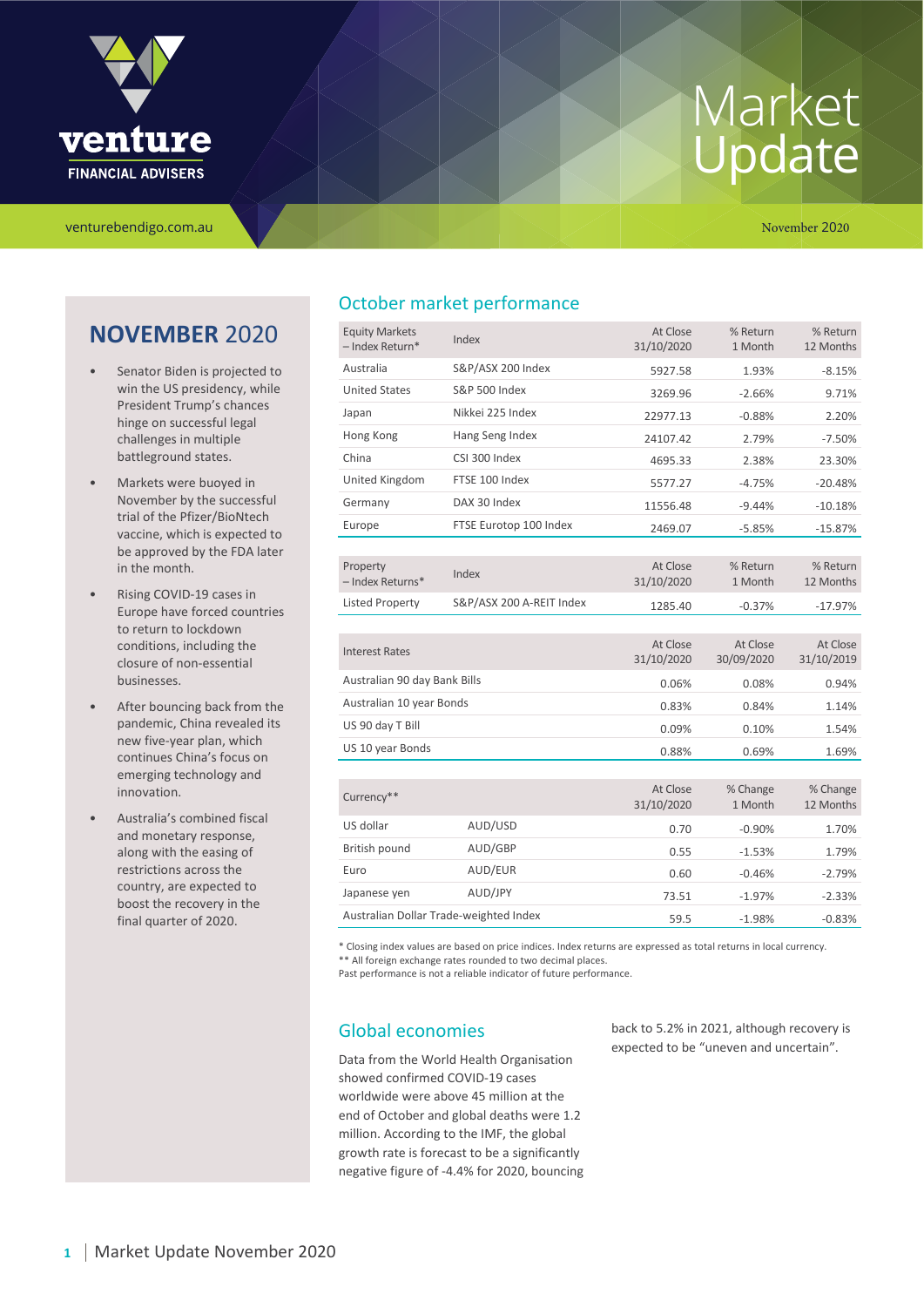

venturebendigo.com.au November 2020

#### US

The economic data point to ongoing strength in the US recovery but record daily cases of COVID-19 are dragging on sentiment. After a tense presidential election race, Senator Biden is the projected winner, while President Trump's dwindling chances hinge on legal challenges in Pennsylvania and other battleground states. US GDP growth was 33.1% in the September quarter, the biggest expansion ever recorded, beating expectations of 30.9% and rebounding strongly from the 31.4% contraction in the previous quarter. Household demand led the recovery with personal consumption expenditures growing by 40.7%, ahead of the 38.9% expected increase. Nonfarm payrolls came in at 638,000 in October, above expectations of 600,000 but down from the upwardly revised 672,000 in September, while the unemployment rate improved 1.0% to 6.9% (7.7% expected). October's ISM Manufacturing PMI came in well ahead of expectations, rising from 55.4 in September to 59.3 (55.8 expected), while construction spending rose 0.3% in September, less than the expected 0.9% gain. Durable goods orders in September reported a 1.9% increase (0.5% expected), marking the fifth straight month of growth. Orders rebounded for transportation equipment, largely motor vehicles, which lifted 1.5%, while orders for capital goods and computers and electronics continued to rise.

#### Europe

New coronavirus cases continued to rise across Europe, prompting countries to implement new restrictions. The UK broadened the number of cities under the highest tier restrictions, while Germany and France announced heightened restrictions to prevent an uncontrolled outbreak. Eurozone GDP for the September quarter came in stronger than expected at 12.7% (9.4% expected), the steepest pace of expansion on record as activity rebounded following the easing of lockdown restrictions. The unemployment rate was unchanged at 8.3% in September, unchanged from the upwardly revised 8.3% in August, while the year-on-year core inflation rate held steady at 0.2%. The European Central Bank kept interest rates on hold at 0.0% as expected, with policymakers waiting on a fresh round of economic projections in December. The economic sentiment index was flat in October at 90.9, beating expectations of a fall to 89.6. In the UK, GDP growth missed expectations in August, with monthly growth of 2.1% undershooting expectations for a 4.6% rise and below July's 6.4% increase. October's final PMI Composite Index came in at 52.1, down from 56.5 last month and below expectations of 52.9. The Bank of England increased its quantitative easing program by £150 billion as it grapples with an economy expected to fall by 11% in 2020.

#### China

China unveiled its 14th five-year plan, outlining its economic and social priorities for 2021-25. The plan is centred around maintaining economic growth, with technology and innovation again a key focus, especially strategic emerging sectors like biotechnology, semiconductors and new energy vehicles. China aims to be a "moderately developed" country by 2035, which would mean a GDP per capita of around US\$30,000 (nearly three times its current level). The Chinese economy continues to bounce back from the pandemic-induced slump. Compared to the same quarter last year, GDP rose 4.9% in Q3 2020, lagging the 5.2% growth expected, but still leading the world in terms of the strength of the recovery. Yearly industrial production surpassed expectations of 5.8% in September, rising 1.3% to 6.9%, while yearly retail sales improved to 3.3% in September (versus 1.8% expected). Australia-China relations, which were already fraying, deteriorated further in November when Chinese authorities ordered traders to stop purchasing certain Australian commodities, including coal, barley, copper ore and concentrate, sugar, timber, wine and lobster. The move came shortly after Beijing imposed tariffs on Australian barley. China's Foreign Ministry spokesman said China hoped that Australia would "do more to enhance mutual trust and bilateral cooperation".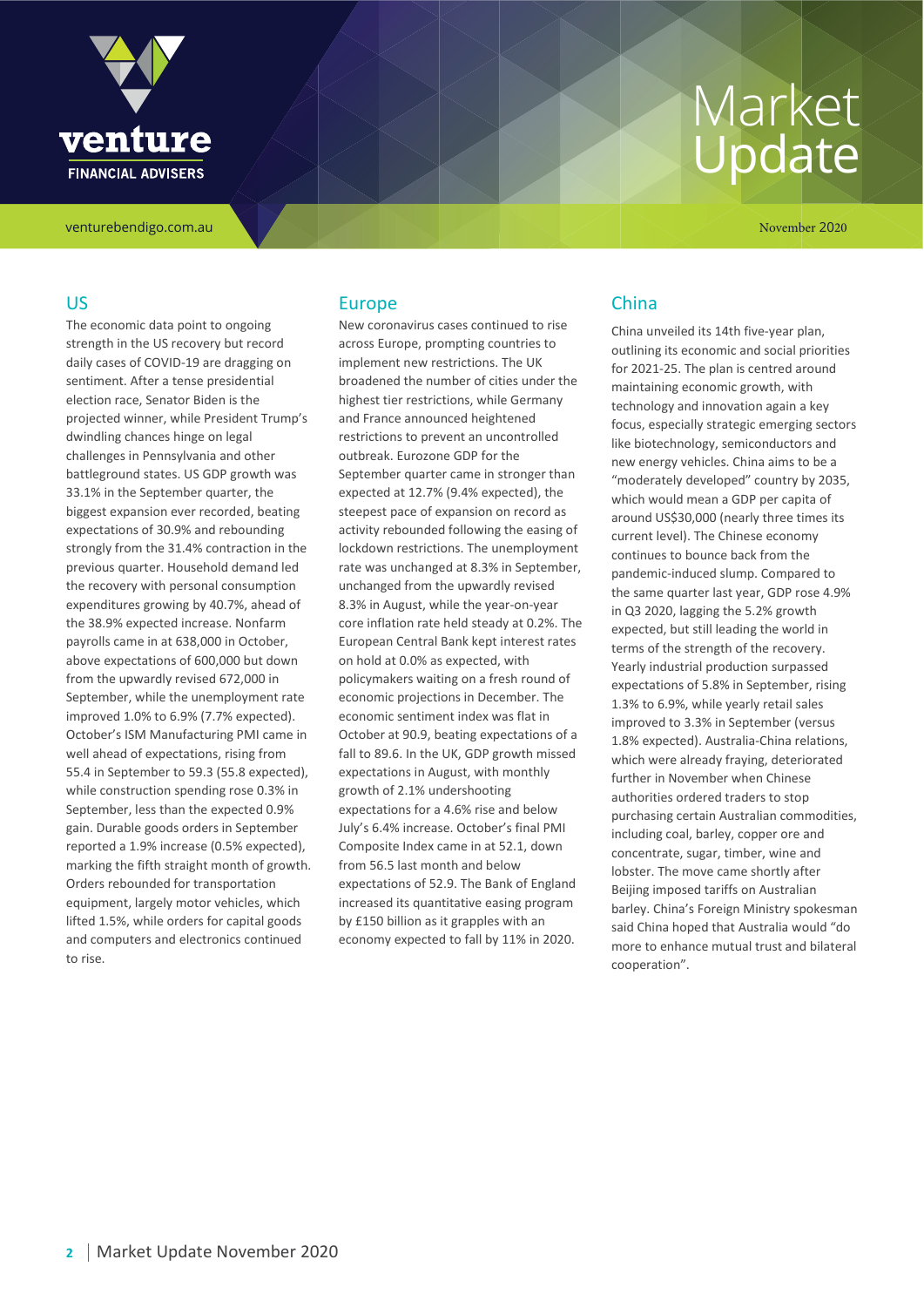

venturebendigo.com.au November 2020

#### Asia region

India became the second country to pass 8 million COVID-19 cases in October, fast approaching the US, which ticked over 9 million at the start of November. Concerns continue to mount as India approaches its major Hindu festival season, which is likely to increase the speed of the spread of the virus. Japan has been relatively successful in containing the virus, recording just over 100,000 cases at the start of November and around 1800 deaths. While economic activity is picking up, the economy remains in a "severe situation", according to the Bank of Japan, pointing to the pause in services consumption through the summer. The Japanese government upgraded its view on private consumption for the first time in seven months, while exports are expected to continue increasing, mainly for automobile-related goods. South Korea's GDP is expected to fall by 1.0% in 2020, making it the best performing economy after China, which is expected to grow 1.8% according to the OECD. South Korea reported quarter-onquarter growth of 1.9% over the July-September period, aided by a strong recovery in exports of cars and memory chips. Vietnam—another COVID-19 success story—reported September quarter growth of 2.6% on the prior corresponding period.

#### Australia

With a string of zero daily cases, the Victorian Premier Daniel Andrews announced an easing of restrictions, including the removal of the 25km 'ring of steel' around Melbourne and a further relaxing of rules around social gatherings and businesses. NSW Premier Gladys Berejiklian announced the reopening of the NSW-Victoria border on 23 November, with all requirements for border permits and quarantine removed. South Australia is set to open its border with Victoria, allowing Victorians to travel into the state after self-isolating for two weeks. The RBA lowered interest rates to an all-time low of 0.10% and committed to the purchase of \$100 million worth of 5- and 10-year government bonds over the next six months. The Australian economy is expected to contract by 4.0% in 2020 before increasing by around 5.0% in 2021 and 4.0% in 2022. Retail sales fell 1.1% in September, following a 4.0% fall in August, while headline inflation jumped 1.6% in the September quarter, largely in line with expectations of a 1.5% rise. The key driver of the increase was the ending of free childcare in all states except Victoria, however childcare is still 26% below pre-COVID levels, meaning further inflation pressures are expected in the coming quarters.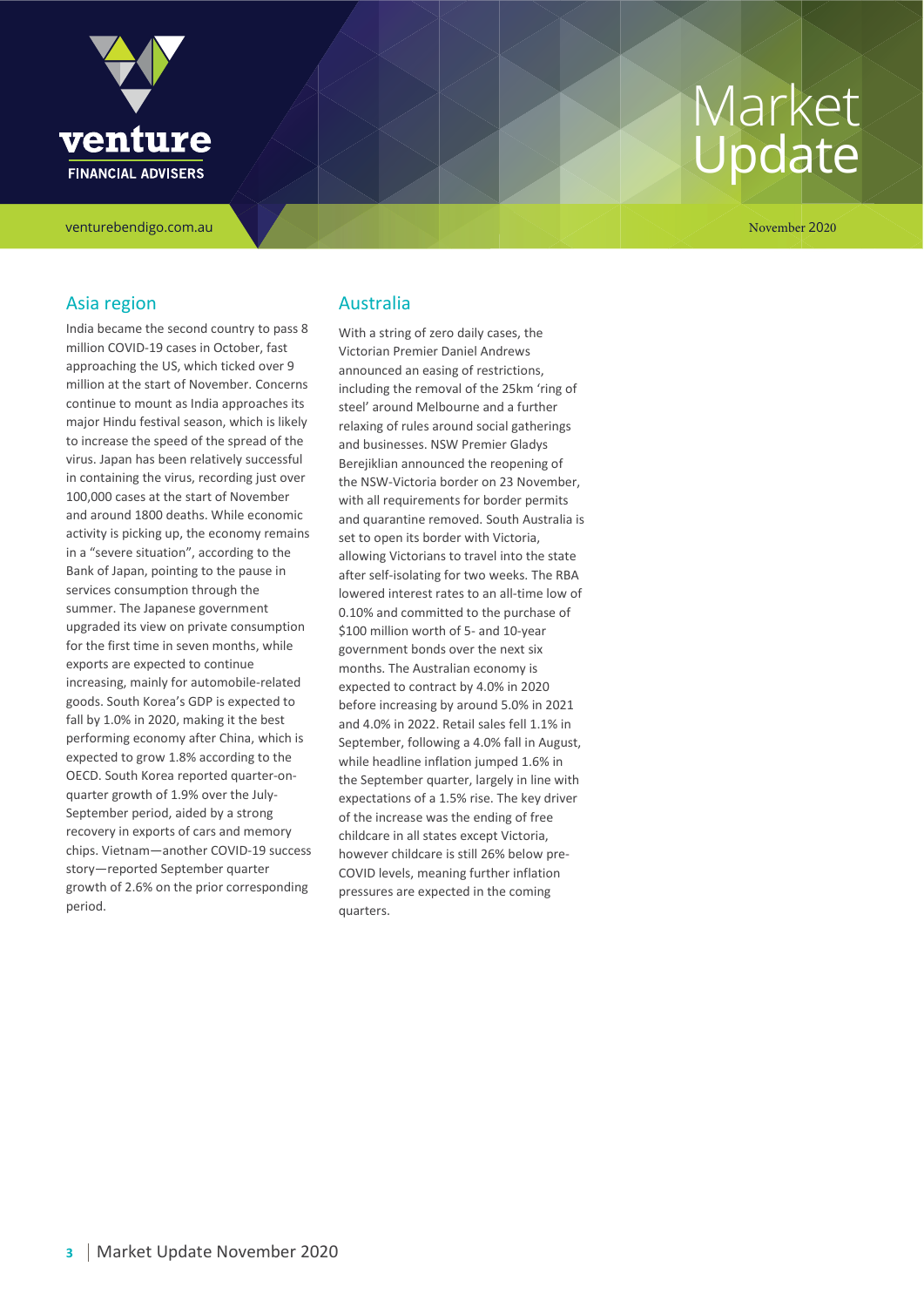

venturebendigo.com.au November 2020

## **EQUITY** MARKETS

- Australia's S&P/ASX 200 Index rose 1.9% in October with the largest gains coming from the IT, Financials and Consumer Staples sectors.
- The US S&P 500 Index fell 2.7% in October in US dollar terms, dragged down by the IT, Energy and Health Care sectors.
- In Europe, the UK FTSE 100 Index fell 4.8%, France's CAC 40 Index fell 4.4%, and Germany's DAX 30 Index fell 9.4% over the month.
- In Asia, Hong Kong's Hang Seng Index rose 2.8% and China's CSI 300 Index rose 2.4%, while Japan's Nikkei 225 Index fell 0.9%.
- Global developed market shares fell 1.1% in Australian dollar terms while emerging market shares rose 4.2%.

### Australian equities

|            | Index/Benchmark (% pa)                 | 1 Month | 1 Year    | 3 Years | 5 Years | 7 Years |
|------------|----------------------------------------|---------|-----------|---------|---------|---------|
| Australian | S&P/ASX 200 Acc. Index                 | 1.93%   | $-8.15%$  | 4.09%   | 6.80%   | 5.63%   |
|            | S&P/ASX 50 Acc. Index                  | 1.29%   | $-11.52%$ | 3.39%   | 5.87%   | 4.71%   |
|            | S&P/ASX Small Ordinaries Acc.<br>Index | 0.46%   | $-2.40%$  | 4.63%   | 8.56%   | 5.91%   |

Australian shares bucked the global trend to post a 1.9% return in October as easing restrictions, low case numbers, and a highly supportive federal budget bolstered confidence. Information Technology (+9.0%) was the top performing sector, followed by Financials (+6.3%). Even the beaten-down banks enjoyed a reprieve having been impacted by provisions, a rise in customer deposits, and contracting net interest margin. In earnings news, Resmed (+16.9%) announced 1Q21 results with revenue up 9% on the prior corresponding period and operating profit was up 27%. Revenue in the US, Canada, and Latin America, excluding Software as a Service, increased by 9%, driven by strong mask sales and increased demand for ventilators due to COVID-19, which was partially offset by lower demand for sleep devices. Brambles (-8.6%) released a 1Q21 trading update in early November with sales revenue up 5%, lifting its FY21 outlook to the upper end of its guidance provided in August 2020. Global biotech leader CSL will begin producing 30 million doses of the Oxford University-developed AstraZeneca vaccine to be ready for distribution should trials prove successful. The vaccine is still subject to approval by the Therapeutic Goods Administration for use in Australia.

#### Investment Index/Benchmark returns\*

#### S&P/ ASX 200 Index

| Sector                        | 1 Month  | 3 Months | 1 Year    |
|-------------------------------|----------|----------|-----------|
| <b>Information Technology</b> | 8.96%    | 17.29%   | 45.88%    |
| Financials ex-Property        | 6.27%    | 0.85%    | $-21.82%$ |
| <b>Consumer Staples</b>       | 4.75%    | $-2.56%$ | 4.06%     |
| <b>Consumer Discretionary</b> | 1.45%    | 7.37%    | 3.93%     |
| <b>Health Care</b>            | 1.17%    | 6.14%    | 12.88%    |
| Property                      | $-0.37%$ | 5.88%    | $-17.97%$ |
| Communications                | $-0.55%$ | $-6.40%$ | $-6.17%$  |
| Energy                        | $-0.84%$ | $-8.88%$ | $-39.82%$ |
| <b>Materials</b>              | $-1.21%$ | $-2.95%$ | 7.63%     |
| Utilities                     | $-1.49%$ | $-9.35%$ | $-13.06%$ |
| Industrials                   | $-3.92%$ | 0.21%    | $-18.93%$ |

\*Total returns based on GICS sector classification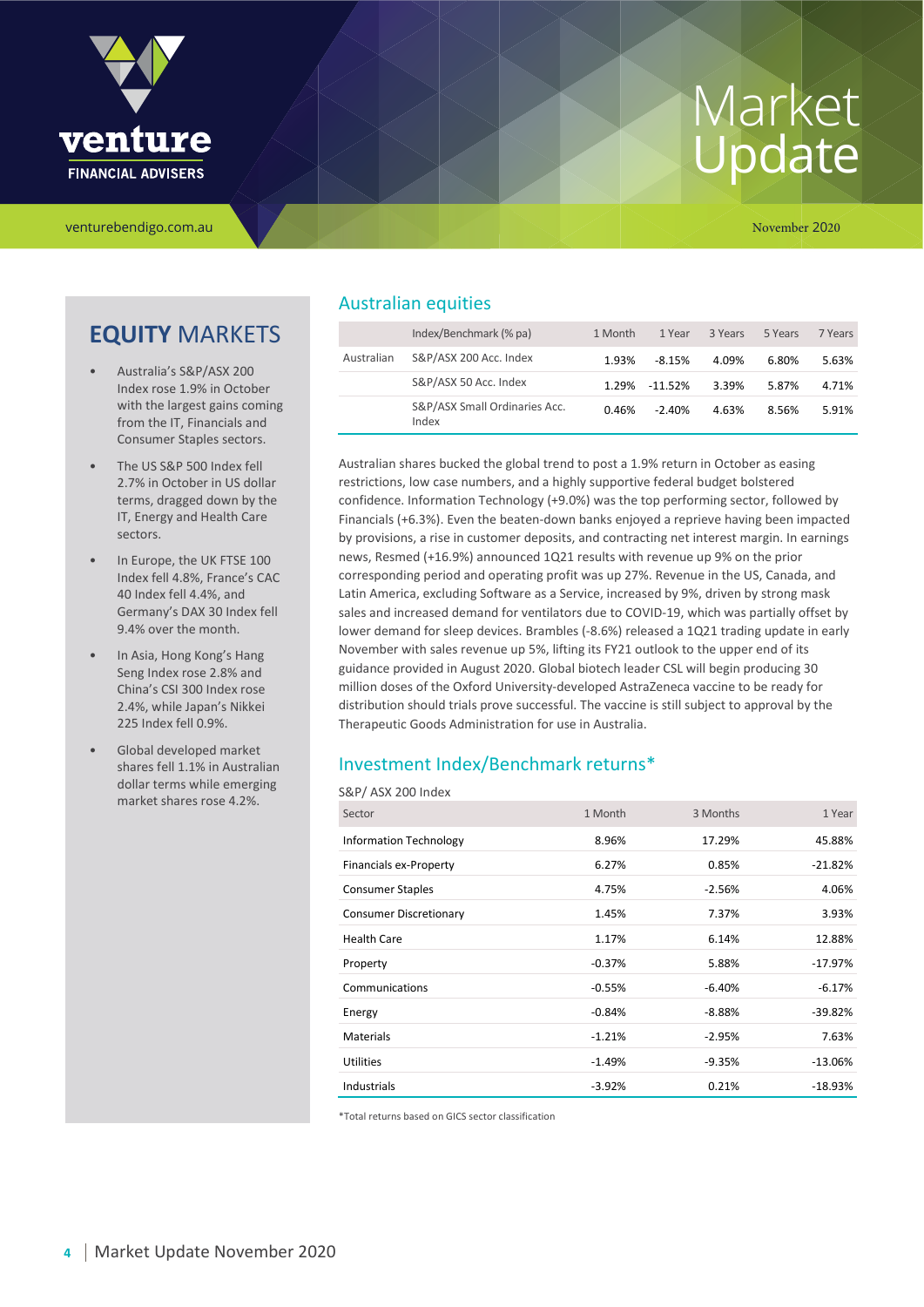

### **BIG MOVERS** THIS MONTH

#### **Going up**

- ⇑ Information Technology +9.0%
- ⇑ Financials ex-Property +6.3%
- ⇑ Consumer Staples +4.8%

#### **Going down**

- $\Psi$  Industrials -3.9%  $\Psi$  Utilities -1.5%
- $\Psi$  Materials -1.2%

### Global Equities

|          | Index/Benchmark (% pa)                           | 1 Month  | 1 Year   | 3 Years | 5 Years | 7 Years |
|----------|--------------------------------------------------|----------|----------|---------|---------|---------|
| Global   | MSCI World Ex Australia Index<br>(AUD)           | $-1.13%$ | 2.71%    | 9.25%   | 8.52%   | 12.15%  |
|          | MSCLWorld Ex Australia Index<br>(CL)             | $-3.16%$ | 3.60%    | 5.89%   | 8.02%   | 8.35%   |
|          | MSCI World Ex Australia Small<br>Cap Index (AUD) | 2.07%    | $-2.08%$ | 4.78%   | 7.03%   | 10.55%  |
| Emerging | <b>MSCI Emerging Markets Index</b><br>(AUD)      | 4.17%    | 6.20%    | 4.97%   | 8.26%   | 7.85%   |
|          | MSCLAC Far East Index<br>(AUD)                   | 3.21%    | 8.24%    | 6.69%   | 8.17%   | 10.47%  |

In contrast to the Australian experience, global markets were down in October due to resurgent COVID-19 cases in Europe and the US, while an uncertain presidential election added to volatility in US shares. The CBOE Volatility Index (VIX) jumped to 40.28 at the end of October before easing below 25 points in the first week of November as Joe Biden was projected to win the presidency and Republicans looked to hold their majority in the Senate. Markets responded favourably to news in November of the Pfizer/BioNtech vaccine, which saw a rotation back into cyclicals and value. While earnings were largely overshadowed by politics, reporting is on track to soundly beat expectations. As at 6 November, 89% of S&P 500 companies had reported for 3Q20, of which 86% reported actual EPS above estimates. Apple reported its 4Q20 results, with revenue of US\$64.7 billion and EPS of US\$0.73, beating expectations. In Europe, the STOXX Europe 600 Index fell 5.7% in euro terms in October, with the largest losses coming from the Technology and Health Care sectors. The MSCI World Ex-Australia Index fell 1.1% in Australian dollar terms and the MSCI Emerging Markets Index rose 4.2%. In Asia, Hong Kong's Hang Seng Index rose 2.8% and China's CSI 300 Index rose 2.4%, while Japan's Nikkei 225 Index fell 0.9%.

#### Property

|            | Index/Benchmark (% pa)                                           | 1 Month | 1 Year               | 3 Years  | 5 Years  | 7 Years |
|------------|------------------------------------------------------------------|---------|----------------------|----------|----------|---------|
| Australian | S&P/ASX 300 A-REIT Acc                                           |         | $-0.37\%$ $-17.97\%$ | 2.83%    | 4.47%    | 8.03%   |
| Global     | FTSE EPRA/NAREIT<br>Developed Ex Australia<br>Index (AUD Hedged) |         | $-3.43\% -25.32\%$   | $-3.27%$ | $-0.06%$ | 3.23%   |

Australian listed property could not match the positive month for local shares, sliding 0.4% in October as the effects of the pandemic threw up mixed results from the A-REIT index. The office sector has continued to collect a high level of rents, and valuations have seen limited reductions given the level of local investor interest in high quality Australian property (albeit international interest is more subdued given that travel is not possible for inspections). Medical and tech-related space is also well sought after by smaller investors. However, rental incentives are rising and sub-lease space in Sydney and Melbourne is increasing. According to CBRE, in Sydney alone, the amount of sublease space jumped 56% in the September quarter to 164,950 square metres, its highest level since 1992. The industrial sector has been led by Goodman Group (+2.8% in October), which reported strong FY20 earnings and reaffirmed its positive outlook based on its global development pipeline and recurring funds management fees. Logistics developments are expanding to cater for the ongoing shift to online networks with some vacancy increase on the east